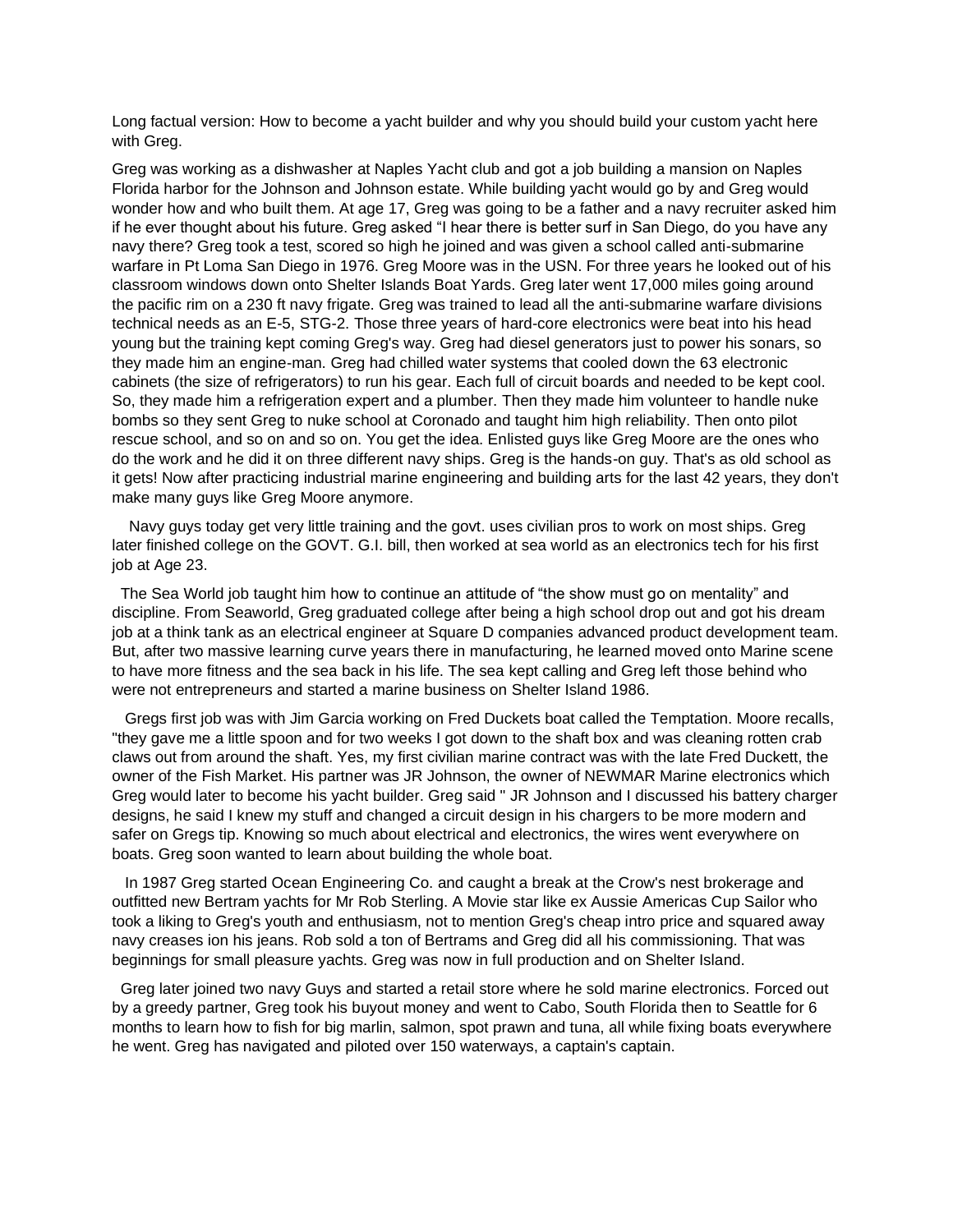Moore returned and joined a custom yacht builder in town called Knight and Carver. There for 3 years as their engineer for new construction Greg designed and did all the drawings for some of the world's best custom yachts and clients. Greg got to help build the Mil So Mar, Sea Mist 72', Newmar 88', Hallelujah 70' , Dulcinea 80', Xylophone 72, Croupier 70' the "La Mar" 80' an ABS standard for city of LA water monitoring and helped design the first 5 hulls on Jim Jenks Innovator yachts. The luxury Tax crippled knight and carver and Greg was a big salary he felt they couldn't support so in the midst of a luxury tax and recession; Greg went back to dockside repair.

 SeaPower Engineering was Greg's second company 1996-2007 and retailed systems and installed renting space in the boatyards. That's when he started to do engines and a wide variety of things other than electrics and building. In 1998 Greg was elected as US western director in for a trade organization called NMEA, the National Marine Electronics Association. During his term he worked on the current NMEA2000 data bus architecture what ended up being J1939 data Can Bus which was authored by the NMEA organization. This same standard is still in use today and ties the entire ship together. The data stream was the first to send information going in both directions. His tenure allowed him to travel USA and meets dealer everywhere.

 Since then Greg had the opportunity to rebuild many Man and Cummins engines. Change shafts, do engine mounts. Greg can now Design the FRP fiberglass layouts, the interior bulkheads, tanks, engine mounts and exhaust, fiberglass molds, vacuum bagging, extreme high carpentry and some really highend interior stuff. Don't let his dirty hands and coveralls fool you.

 That was a great start to many years of dockside service calls. He estimates he has completed over 30,000 marine work orders as of 2019 and drawing on those he is a much better boat builder. Seeing new boat builds from the inside out then seeing what really happens at sea and failures, gave Greg a special perspective that's rare today. Knowledge you would have to have spent 40 years at sea and built 50 boats to understand and foresee like he can.

 Greg says " The watercraft machine dictates, you just hold onto the tail. You might be the most powerful man or woman in the world but you don't tell a boat what to do. It tells you! You must listen to her and how the boat speaks to you. All boating is one of a kind prototype," Greg says.

 Greg completed many large full scale restoration projects over the years and outgrew renting space in other people's boat yards. He always hated the way marina staff treated him to get into marinas. So, Greg's has a new Boat Yard is called Boat Yard San Diego, built in 2015. Greg is also a navy contractor and in very good standing. Greg says "You mess up once in navy contracting and you're out for life."

 Greg says "people always make this mistake." "They think Boating is an industry, its not." Big merchant shipping is an industry not pleasure boating." The auto business is an industry." "The lesson for us all is every boat business is just mom and pop shops. Little companies which after the founder moves on, they often are never the same. He warns that if you kick to many marine businesses around thinking they are an industry and make to much money, you will quickly find out there is no one left to help you.

 In Greg's boat building career, he learned there are pockets of marine expertise around the world from men who have spun off from parent companies. Like Vancouver Canada for steering, India for ship wrecking, Philippines for tax free labor, Ft lauderdale for fancy interiors, Seattle for strong hull builds, and San Diego is a mecca for talent and parts. Greg feels you can't build a boat in a better spot.

 Look at the number of boats in slips. Only 3000 slips. No one is getting rich off big boy toys or any yacht fishing boats. So be nice and don't expect to be treated like a car dealership treats you. Auto dealerships own yachts and have 600% profit margins. Not even the biggest marine companies make that much net profit. If they do, the city permits or lawyers will take it. Ask Knight and Carver. Now they are bankrupt after 55 years. So please go easy on your boat doctors and artisans